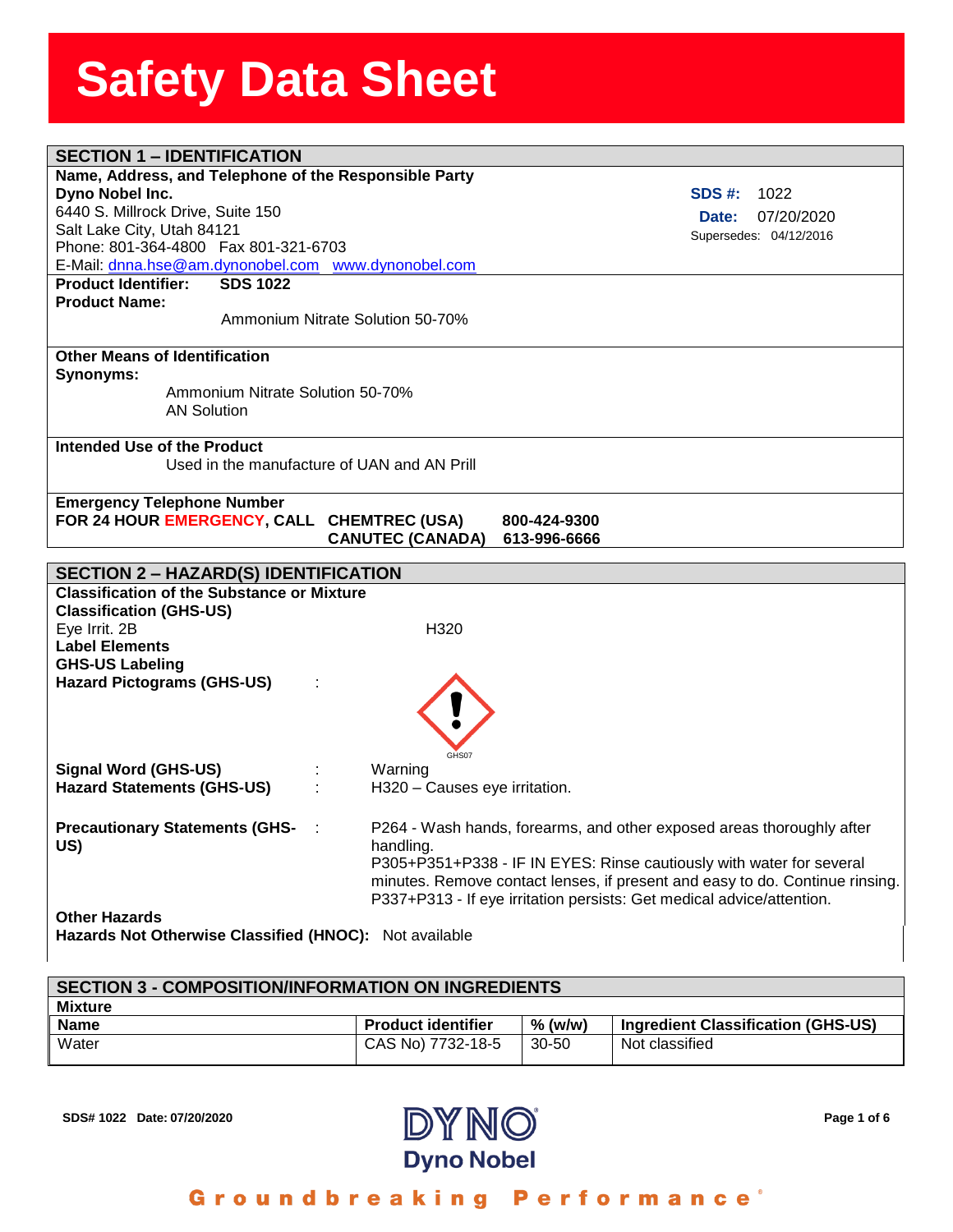| nitrate<br>Ammonium | (CAS No) 6484-52-2 | 50-70 | H <sub>272</sub><br>Sol. 3.<br>Ox.<br>H320<br>Eye Irrit. 2B, |
|---------------------|--------------------|-------|--------------------------------------------------------------|

**eeSheet** Ingredients, other than those mentioned above, as used in this product are not hazardous as defined under current Department of Labor regulations or are present in deminimus concentrations (less than 0.1% for carcinogens, less than 1.0% for other hazardous materials).

#### **SECTION 4 - FIRST AID MEASURES**

#### **Description of First Aid Measures**

**General:** Never give anything by mouth to an unconscious person. If you feel unwell, seek medical advice (show the label where possible).

**Inhalation:** Allow breathing of fresh air. Allow the victim to rest.

**Skin Contact:** Remove affected clothing and wash all exposed skin area with mild soap and water, followed by warm water rinse.

**Eye Contact:** IF IN EYES: Rinse cautiously with water for several minutes. Remove contact lenses, if present and easy to do. Continue rinsing.

**Ingestion:** Rinse mouth. Do NOT induce vomiting. Obtain emergency medical attention.

#### **Most Important Symptoms and Effects Both Acute and Delayed**

**Eye Contact:** May cause eye irritation.

**Indication of Any Immediate Medical Attention and Special Treatment Needed**

No additional information available.

#### **SECTION 5 - FIRE-FIGHTING MEASURES**

**Extinguishing Media**

**Suitable Extinguishing Media:** Water spray.

**Unsuitable Extinguishing Media:** Use heavy water stream.

### **Special Hazards Arising from the Substance or Mixture**

**Advice for Firefighters**

**Precautionary Measures Fire:** Hot AN solution may also ignite combustibles such as wood, paper, oil, clothing, etc. It will support and increase the rate of combustion in the presence of flammable or combustible materials even in the absence of oxygen. As it is an oxidizer, fires involving AN cannot be extinguished by conventional firefighting methods that "smother" a fire by excluding oxygen (air). When heated it will melt, decompose and release toxic gases including nitric acid vapor, nitrogen oxides (NOx) and ammonia gas (NH3). These gases can recombine as they cool, forming a white cloud of AN fumes that is both confusing and a visibility issue for emergency responders. When heated excessively (e.g. as in a fire) it can cause an explosion in an enclosed space and closed containers or vessels may rupture violently. **Firefighting Instructions:** Use water spray or fog for cooling exposed containers. Exercise caution when fighting any chemical fire. Prevent fire-fighting water from entering environment.

**Protection During Firefighting:** Do not enter fire area without proper protective equipment, including respiratory protection.

#### **SECTION 6 - ACCIDENTAL RELEASE MEASURES**

**Personal Precautions, Protective Equipment and Emergency Procedures**

**General Measures:** Handle in accordance with good industrial hygiene and safety practice. Avoid breathing (vapor, mist, spray, gas). Do not get in eyes, on skin, or on clothing. Keep away from combustible material.

**For Non-Emergency Personnel**

**Emergency Procedures:** Evacuate unnecessary personnel.

#### **For Emergency Personnel**

**Protective Equipment:** Equip cleanup crew with proper protection. Use appropriate personal protection equipment

**SDS# 1022 Date: 07/20/2020 Page 2 of 6**

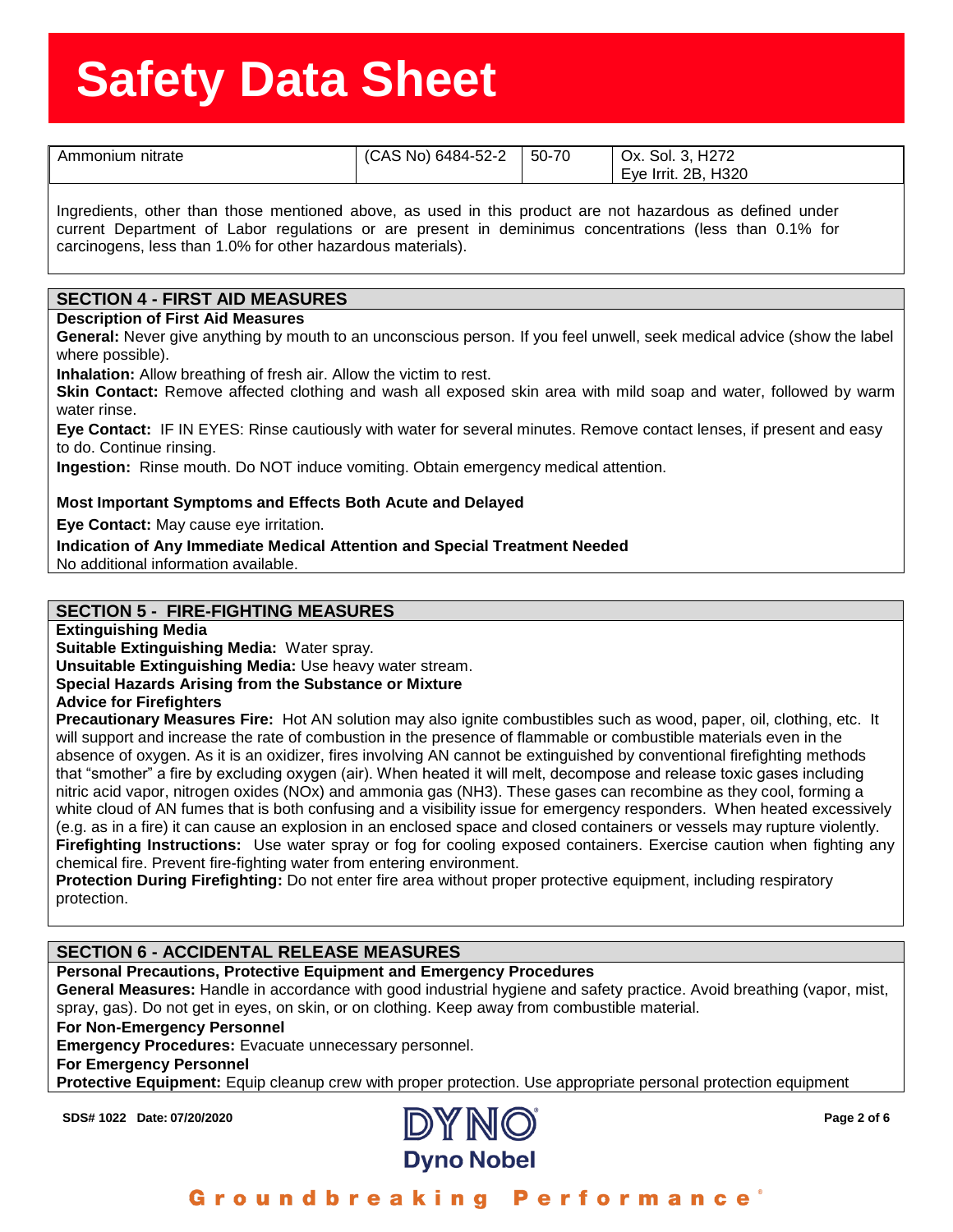assessed and the state of the state of the state of the state of the state of the state of the state of the state of the state of the state of the state of the state of the state of the state of the state of the state of t (PPE).

**Emergency Procedures:** Ventilate area.

# **Emergency Procedures:** Ven<br>**Environmental Precautions**<br>Prevent entry to sewers and pr

Prevent entry to sewers and public waters. Notify authorities if liquid enters sewers or public waters.

#### **Methods and Material for Containment and Cleaning Up**

**For Containment:** Dike and contain spill. Notify authorities in accordance with emergency response procedures. Only personnel trained in emergency response should respond. Contain with inorganic absorbents – do not use combustible material such as sawdust or cellulosic material.

**Methods for Cleaning Up:** Soak up spills with inert solids, such as clay or diatomaceous earth as soon as possible. Collect spillage. Store away from other materials.

#### **Reference to Other Sections**

See heading 8, Exposure Controls and Personal Protection

### **SECTION 7 - HANDLING AND STORAGE**

#### **Precautions for Safe Handling**

Wash hands and other exposed areas with mild soap and water before eating, drinking, or smoking and when leaving work. Provide good ventilation in process area to prevent formation of vapor.

#### **Conditions for Safe Storage, Including Any Incompatibilities**

**Storage Conditions:** Keep only in a cool, well ventilated place away from: Keep container closed when not in use. **Incompatible Materials:** Strong bases, strong acids. copper, copper bearing alloys, mild steels, wood products, chlorides, chrome.

### **SECTION 8 - EXPOSURE CONTROLS/PERSONAL PROTECTION**

#### **Control Parameters**

No additional information available.

#### **Exposure Controls**

**Appropriate Engineering Controls:** Ensure all national/local regulations are observed. Ensure adequate ventilation, especially in confined areas.

**Personal Protective Equipment:** Avoid all unnecessary exposure.



**Materials for Protective Clothing:** Heat and chemical resistant materials and fabrics advised.

**Hand Protection:** Wear protective gloves.

**Eye Protection:** Chemical goggles or safety glasses.

#### **SECTION 9 - PHYSICAL AND CHEMICAL PROPERTIES Information on Basic Physical and Chemical Properties**

| <b>Physical State</b>   | Liquid<br>÷                   |
|-------------------------|-------------------------------|
| Appearance              | Clear, colorless liquid<br>t. |
| Odor                    | Characteristic<br>t.          |
| <b>Odor Threshold</b>   | Not available<br>÷            |
| рH                      | $4.5 - 5$                     |
| <b>Evaporation Rate</b> | Not available<br>t.           |
| <b>Melting Point</b>    | Not available                 |
| <b>Freezing Point</b>   | Not available                 |
| <b>Boiling Point</b>    | Not available<br>÷            |

**SDS# 1022 Date: 07/20/2020 Page 3 of 6**



## Groundbreaking Performance'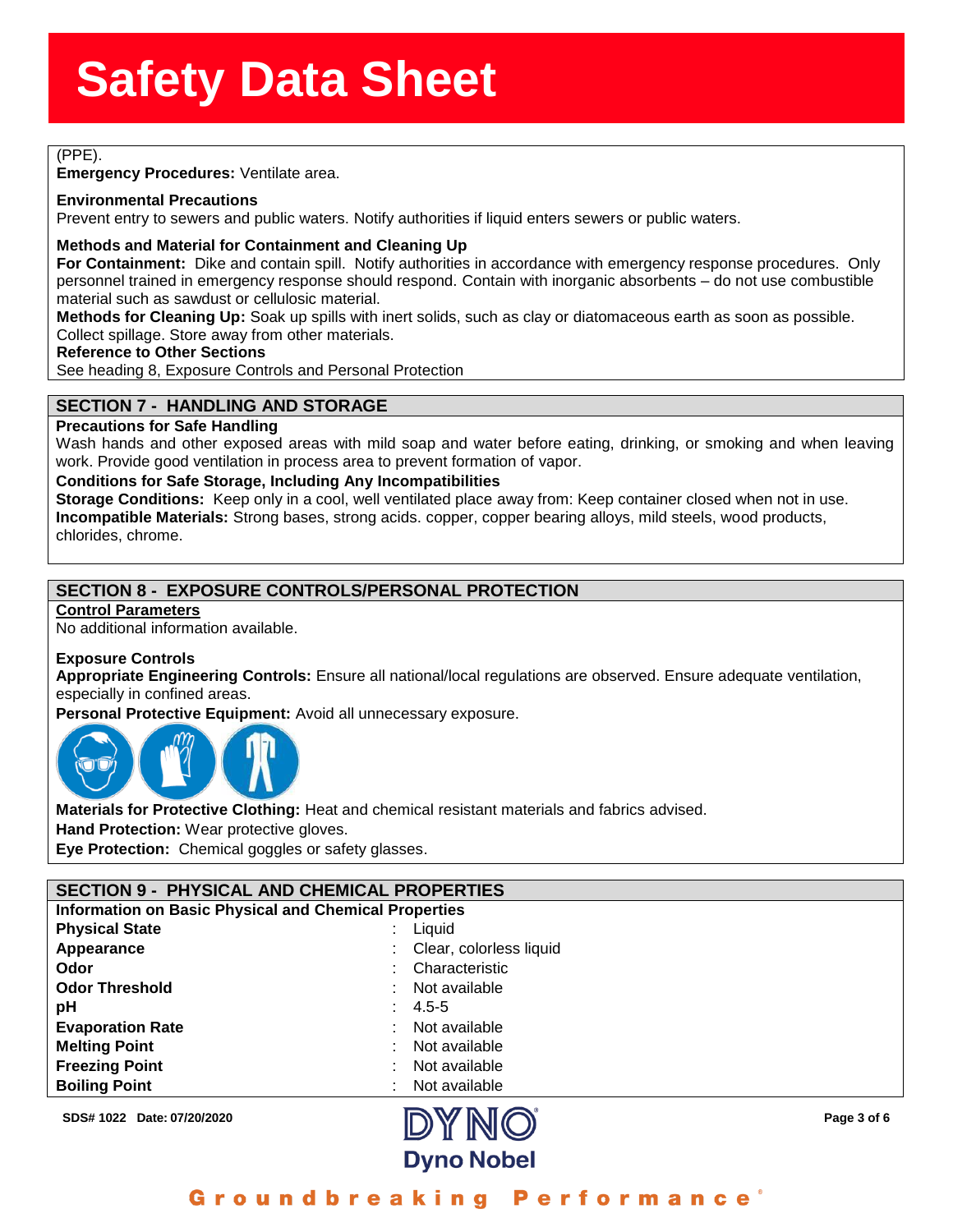| <b>Flash Point</b>                                | ۰. | Not available                                                         |
|---------------------------------------------------|----|-----------------------------------------------------------------------|
| <b>Auto-ignition Temperature</b>                  |    | Not available                                                         |
| <b>Decomposition Temperature</b>                  |    | Not available                                                         |
| Flammability (solid, gas)                         |    | Not available                                                         |
| <b>Lower Flammable Limit</b>                      |    | Not available                                                         |
| <b>Upper Flammable Limit</b>                      |    | Not available                                                         |
| <b>Vapor Pressure</b>                             |    | Not available                                                         |
| Relative Vapor Density at 20 °C                   |    | Not available                                                         |
| <b>Relative Density</b>                           |    | Not available                                                         |
| Specific gravity / density                        |    | Not available                                                         |
| <b>Specific Gravity</b>                           |    | Not available                                                         |
| <b>Solubility</b>                                 |    | Water: Solubility in water of component(s) of the mixture: ammonium   |
|                                                   |    | nitrate: $190$ g/ $100$ ml                                            |
| <b>Partition Coefficient: N-Octanol/Water</b>     |    | Not available                                                         |
| <b>Viscosity</b>                                  |    | Not available                                                         |
| <b>Explosion Data - Sensitivity to Mechanical</b> | ÷  | Not sensitive to mechanical impact. Protect material from drying out. |
| <b>Impact</b>                                     |    |                                                                       |
| <b>Explosion Data - Sensitivity to Static</b>     |    | $\therefore$ Not sensitive to static discharge.                       |
| <b>Discharge</b>                                  |    |                                                                       |

## **SECTION 10 - STABILITY AND REACTIVITY**

**Reactivity**: Hazardous reactions are unlikely to occur under normal circumstances. High water content significantly reduces or eliminates the ability of ammonium nitrate to intensify fire, accelerate the burning of other combustible materials or to quickly or violently react as an oxidizer

**Chemical Stability**: Stable under normal conditions.

**Possibility of Hazardous Reactions**: Hazardous polymerization will not occur.

**Conditions to Avoid:** Extremely high temperatures and/or evaporating off excessive water. Incompatible materials. **Incompatible Materials:** Dissolved metals (copper, zinc, iron, cadmium, manganese, nickel, chromium) act as a catalyst for decomposition. The total level of these heavy metal contaminants should be maintained to less than 50 ppm. Copper should be maintained to less than 1 ppm. Strong acids. Strong bases. Strong oxidizers. Halogens. Chlorine compounds, chlorinated inorganics (potassium, calcium and sodium hypochlorite) and hydrogen peroxides. Combustible materials. Organic materials.

**Hazardous Decomposition Products:** Nitrogen oxides (NO<sub>x</sub>),. Ammonia (NH<sub>3</sub>). Nitric acid (HNO<sub>3</sub>).

#### **SECTION 11 - TOXICOLOGICAL INFORMATION Information on Toxicological Effects - Product**

**Acute Toxicity:** Not classified **LD50 and LC50 Data:** Not available**Skin Corrosion/Irritation:** Not classified **pH:** 4.5-5 **Serious Eye Damage/Irritation:** Causes eye irritation **pH:** 4.5 - 5 **Respiratory or Skin Sensitization:** Not classified **Germ Cell Mutagenicity:** Not classified**Teratogenicity:** Not classified**Carcinogenicity:** Not classified **Specific Target Organ Toxicity (Repeated Exposure):** Not classified **Reproductive Toxicity:** Not classified **Specific Target Organ Toxicity (Single Exposure):** Not classified

**SDS# 1022 Date: 07/20/2020 Page 4 of 6**



Groundbreaking **Performance**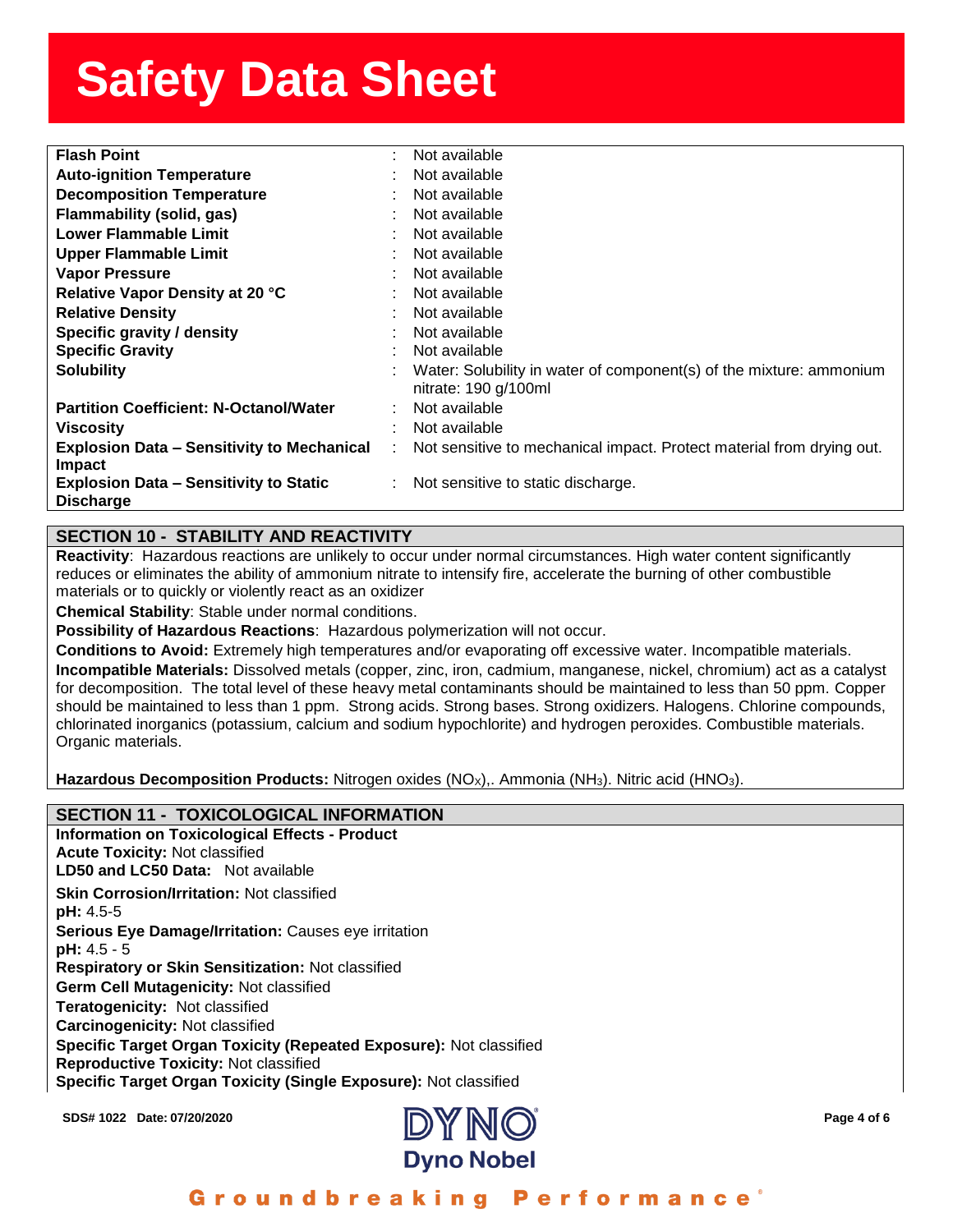**Solution State State State State State State State State State State State State State State State State State**<br><br>Aspiration Hazard: Not classified **Symptoms/injuries After Innalation:** May cause respiratory irritation.<br>**Symptoms/Injuries After Skin Contact:** May cause skin irritation.<br>**Symptoms/Injuries After Eye Contact:** May cause eye irritation. **Symptoms/Injuries After Inhalation:** May cause respiratory irritation. **Symptoms/Injuries After Eye Contact:** May cause eye irritation. **Symptoms/Injuries After Ingestion:** Ingestion is likely to be harmful or have adverse effects. **Chronic Symptoms:** None known. **Additional Information:** Extreme thermal burn damage to skin and tissue.

#### **Information on Toxicological Effects - Ingredient(s)**

**LD50 and LC50 Data:**

**Ammonium nitrate (6484-52-2)**

| LD50 Oral Rat      | 4820 mg/kg            |
|--------------------|-----------------------|
| LC50 dermal rabbit | > 3000 mg/kg          |
| ATE US (oral)      | 4820 mg/kg bodyweight |
|                    |                       |

| <b>SECTION 12: ECOLOGICAL INFORMATION</b>                   |                                |  |  |  |
|-------------------------------------------------------------|--------------------------------|--|--|--|
| <b>Toxicity</b><br>Not classified                           |                                |  |  |  |
| <b>Persistence and Degradability</b>                        |                                |  |  |  |
| <b>Ammonium Nitrate solution 20 %</b>                       |                                |  |  |  |
| Persistence and Degradability                               | Not established.               |  |  |  |
| <b>Bioaccumulative Potential</b>                            |                                |  |  |  |
|                                                             | Ammonium Nitrate solution 20 % |  |  |  |
| <b>Bioaccumulative Potential</b>                            | Not established.               |  |  |  |
| Ammonium nitrate (6484-52-2)                                |                                |  |  |  |
| BCF fish 1                                                  | (no bioaccumulation expected)  |  |  |  |
| Log Pow                                                     | $-3.1$ (at 25 °C)              |  |  |  |
| <b>Mobility in Soil</b> Not available                       |                                |  |  |  |
| <b>Other Adverse Effects</b>                                |                                |  |  |  |
| <b>Other Information:</b> Avoid release to the environment. |                                |  |  |  |

#### **SECTION 13 - DISPOSAL CONSIDERATIONS**

**Waste Disposal Recommendations:** Dispose in a safe manner in accordance with local/ national regulations. **Additional Information:** Avoid release to the environment.

#### **SECTION 14 - TRANSPORT INFORMATION**

**In Accordance with DOT** Not regulated for transport **In Accordance with IATA** No additional information available. **In Accordance with TDG**  No additional information available.

|                                                                           | <b>SECTION 15 - REGULATORY INFORMATION</b> |  |  |  |
|---------------------------------------------------------------------------|--------------------------------------------|--|--|--|
|                                                                           |                                            |  |  |  |
| <b>US Federal Regulations</b>                                             |                                            |  |  |  |
| Ammonium nitrate (6484-52-2)                                              |                                            |  |  |  |
| Listed on the United States TSCA (Toxic Substances Control Act) inventory |                                            |  |  |  |
| <b>Canadian Regulations</b>                                               |                                            |  |  |  |
| <b>Ammonium Nitrate solution 20-50%</b>                                   |                                            |  |  |  |
| <b>WHMIS Classification</b>                                               | No additional information available.       |  |  |  |



# Groundbreaking Performance'